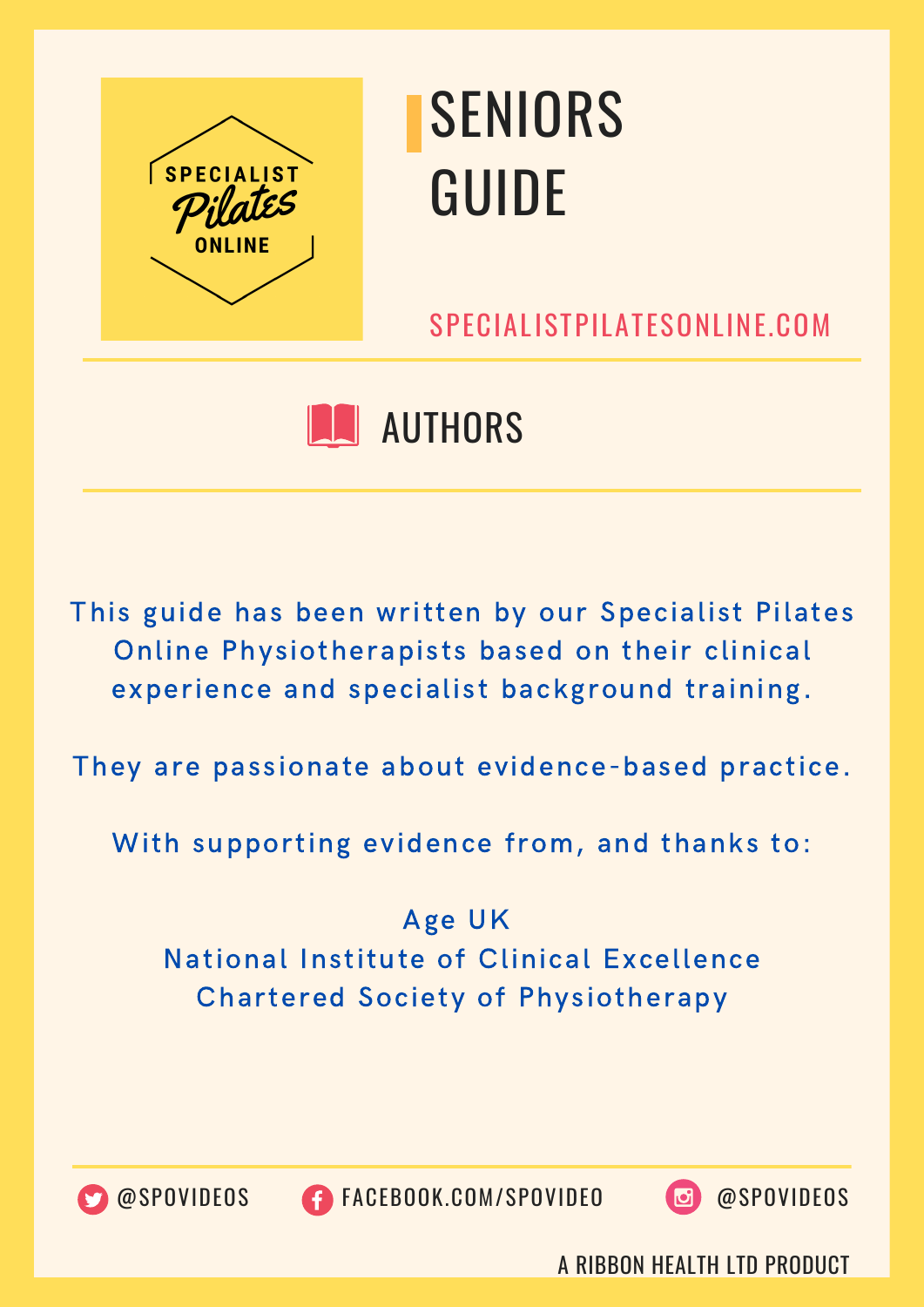

SPECIALISTPILATESONLINE.COM

#### Are you aged 65 years and over?

### Are you suffering with age related aches and pains and struggling to live a healthy retirement?

Is your balance not as good as it used to be?

If the answer is YES to the 3 questions above, there is extensive research supporting the importance and benefits of Physiotherapy and Pilates to maintain good health in retirement.



@SPOVIDEOS FACEBOOK.COM/SPOVIDEO @SPOVIDEOS

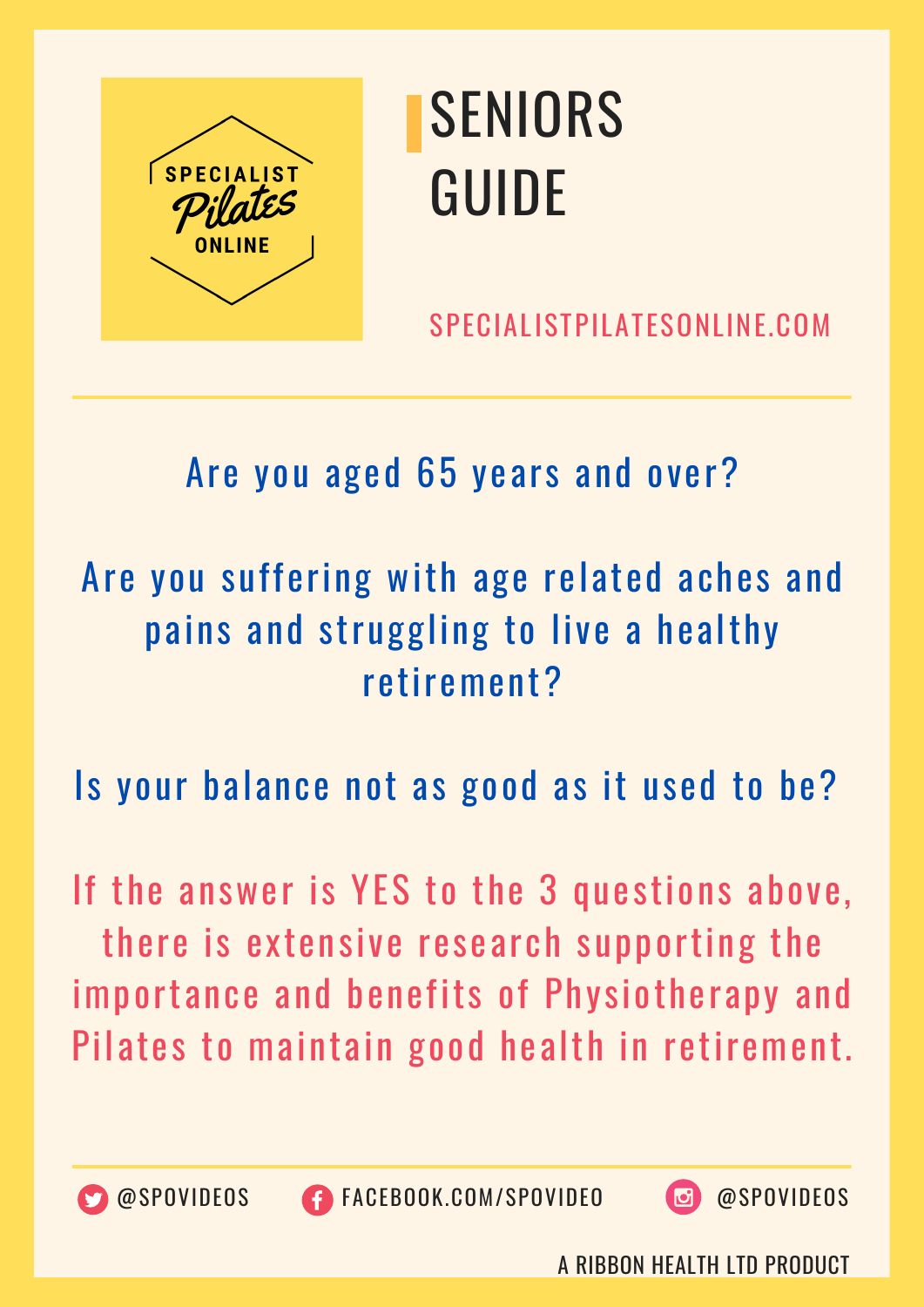

SPECIALISTPILATESONLINE.COM

### HOW WE CAN HELP

Our Specialist Pilates online videos have been uniquely designed by Specialist Physiotherapists. They have clinical experience working alongside experts, consultants, and GPs, regularly prescribing safe and effective exercise to help prevent or delay the need for surgery in older age.

Our videos will help you build muscle strength, preserve joints, help overall balance, improve fitness and mobility, thereby enabling you to live your best life in retirement.

Specialist Pilates Online will help you manage and prevent common age-related conditions that can affect people over the retirement years.



@SPOVIDEOS FACEBOOK.COM/SPOVIDEO @SPOVIDEOS

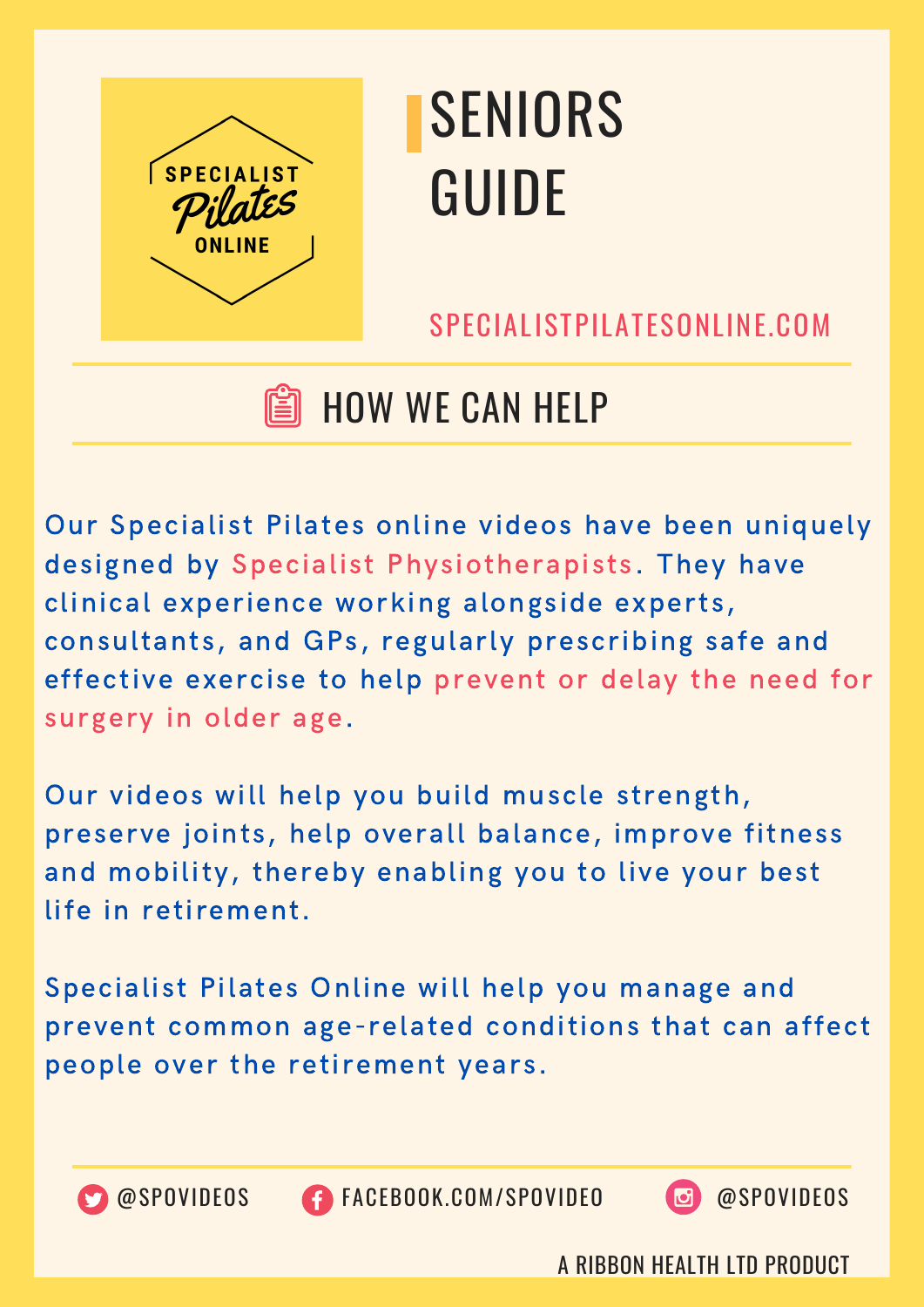

SPECIALISTPILATESONLINE.COM

### WHY IS STRENGTH AND BALANCE SO IMPORTANT AS WE AGE?

We need good balance and strength to reduce our risk of falling and to prevent spraining our joints, such as our ankles. As Physiotherapists, we often see people aged 65 and over with chronic lateral ankle sprains and effusion (puffiness around their ankles) due to poor balance, underlying ankle weakness, lack of exercise and dehydration.

### IF YOU DON'T USE IT, YOU LOSE IT?

Yes that's definitely correct with regards to muscle strength. Did you know that between the age of 50 and 70 we lose around 30% muscle strength if we don't exercise!



@SPOVIDEOS FACEBOOK.COM/SPOVIDEO @SPOVIDEOS

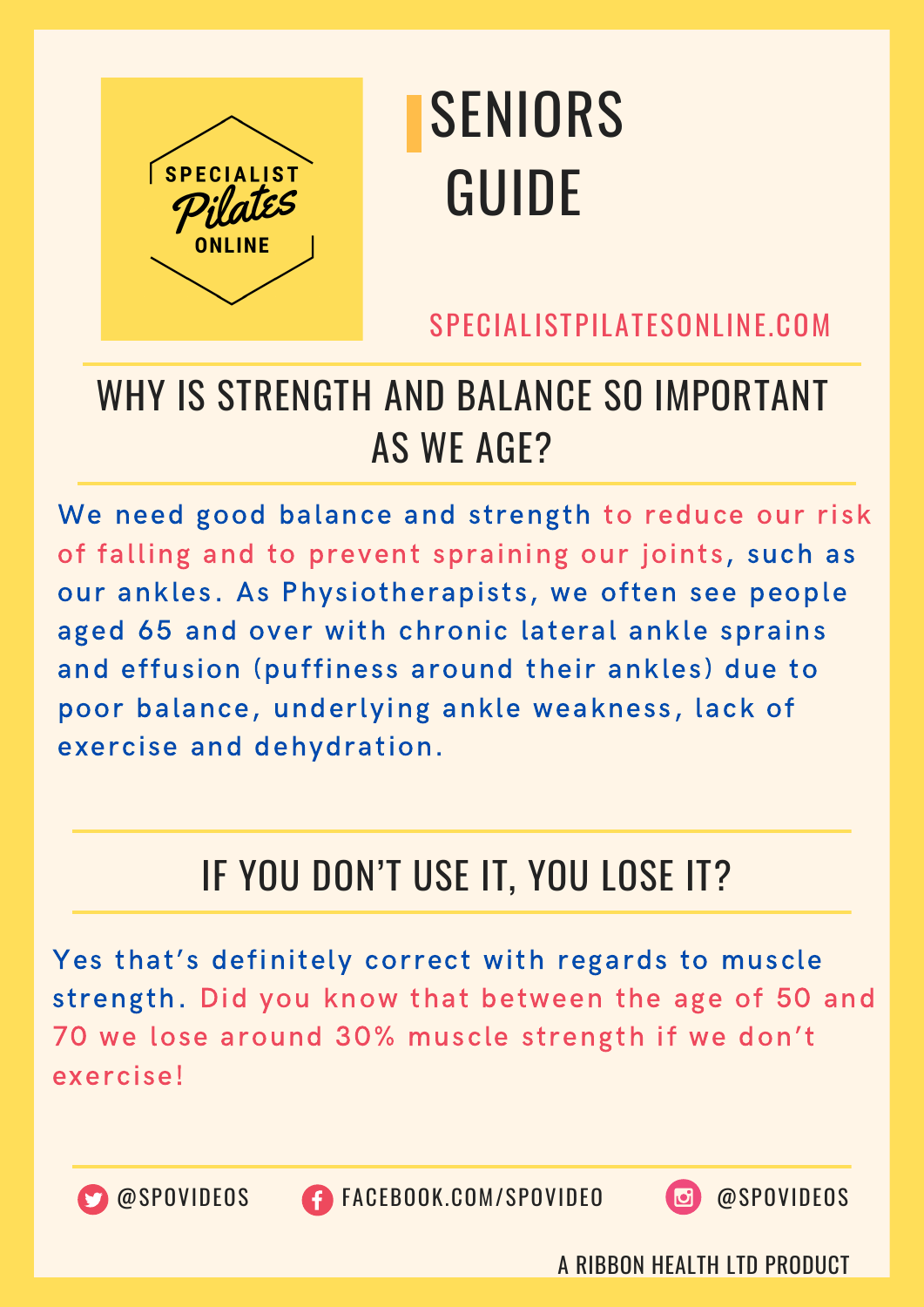

#### SPECIALISTPILATESONLINE.COM

#### HOW DO I CARE FOR MY BONES IN RETIREMENT?

As we age our bones become more brittle, meaning we are more at risk of a fracture as we age. In fact, by the time we are 40, bone cells get broken down more quickly than they are replaced, so our bones begin to lose their density.

Menopause, hormone treatments, treatments for long term conditions (such as chemotherapy treatments for cancer) can lead to a greater risk or faster progression of bone loss, leading to the earlier development of Osteoporosis.

Ensuring you conduct safe, gradual and tailored weight bearing exercises, such as our Specialist Pilates online videos, can prevent worsening and improve your bone health over time if performed regularly. You may also want to consider taking a vitamin D supplement alongside exercise but always check with your GP first before taking anything.





**CO** @SPOVIDEOS **CONGESCITE CON/SPOVIDEO @SPOVIDEOS** 

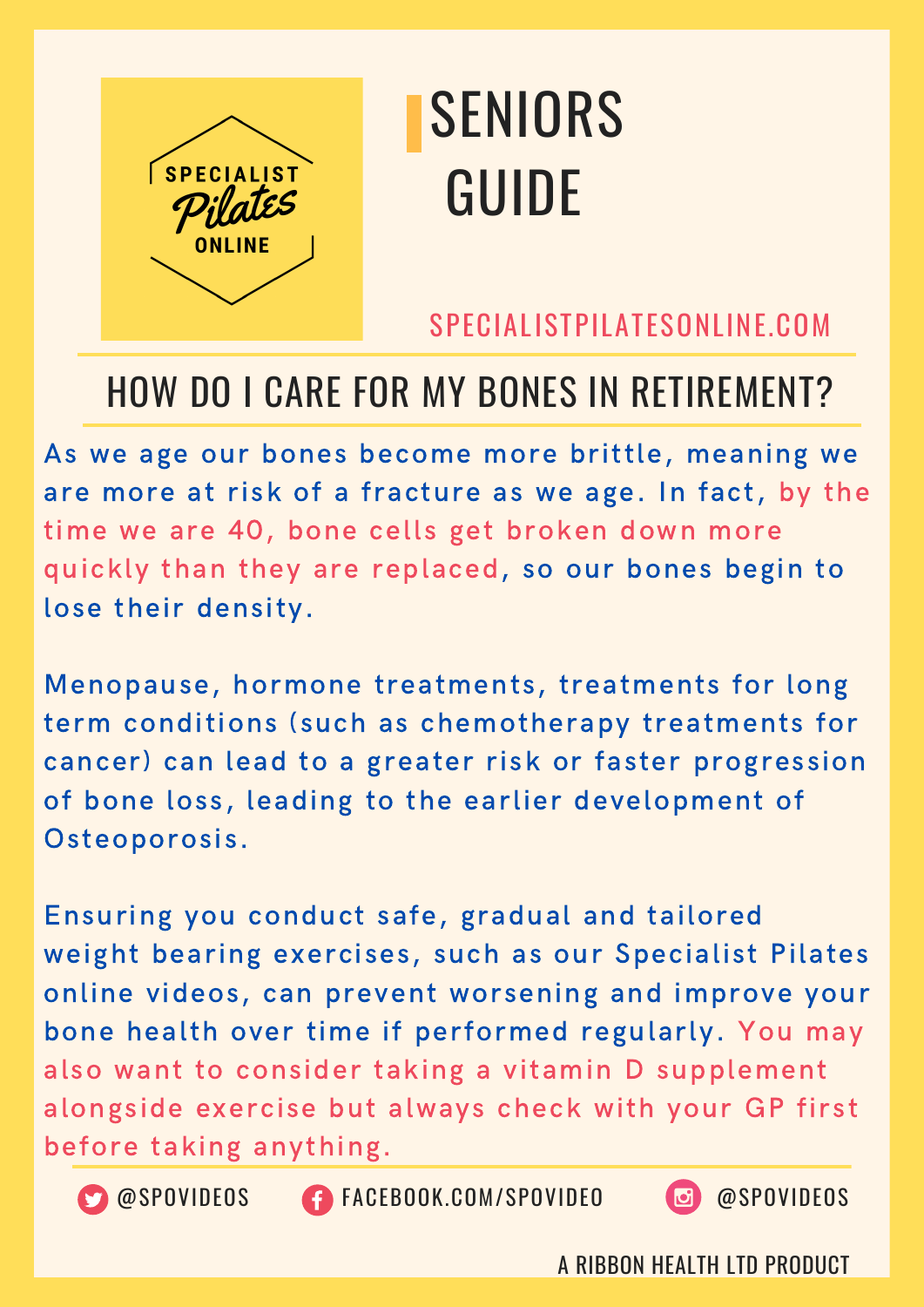

#### SPECIALISTPILATESONLINE.COM

#### WANT TO AVOID A KNEE OR HIP REPLACEMENT?

Our Specialist Pilates Online programmes can help build up muscle strength around your knees, hips, ankles and lower back gently and effectively to preserve and protect your weight-bearing joints.

By building up your muscle strength, you can reduce ground force and help cushion the load going through your joints as you walk, jog and run.

People over 65 are often unsure about how to exercise safely with a joint replacement or often concerned about upsetting any arthritic symptoms. We have addressed, and tried to eliminate, these concerns by designing our Specialist Pilates Online videos to guide you, starting with beginner level videos and building up your strength slowly over time. Lots of patients pick their favourite videos that help manage their symptoms and perform them on a daily basis as part of their routine.



OSPOVIDEOS FACEBOOK.COM/SPOVIDEO @SPOVIDEOS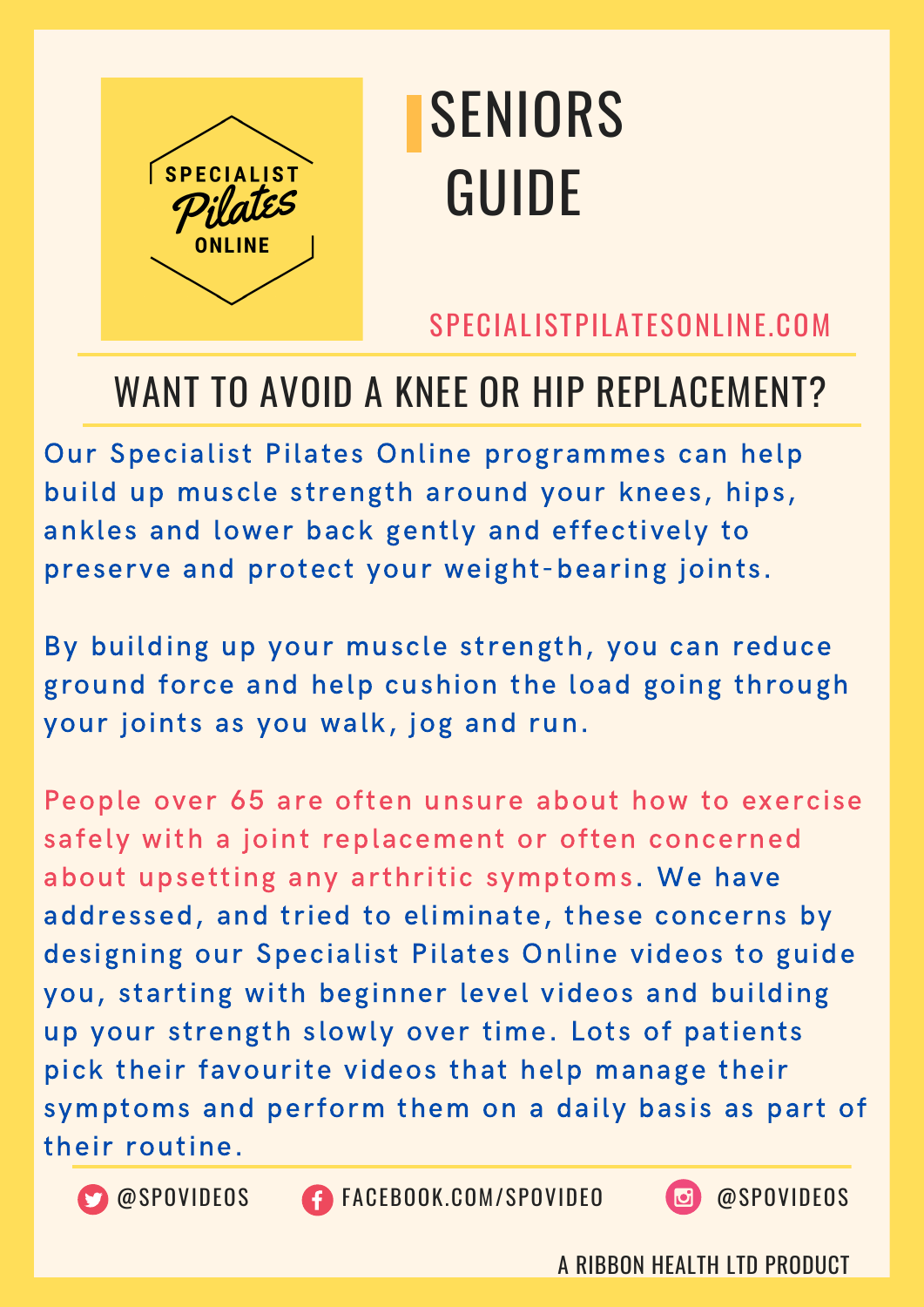

SPECIALISTPILATESONLINE.COM

### WHY DO MY JOINTS ACHE IN THE DAMP/COLDER WEATHER?

Painful arthritic joints are sensitive to the weather. Joints can feel worse just when the atmospheric pressure drops, such as when it's about to rain, this is why joint pain is often linked with damper colder conditions.

Exercise and warmth will help ease joint pains, try performing your Specialist Pilates online videos little and often in a warm room for extra comfort.



@SPOVIDEOS FACEBOOK.COM/SPOVIDEO @SPOVIDEOS

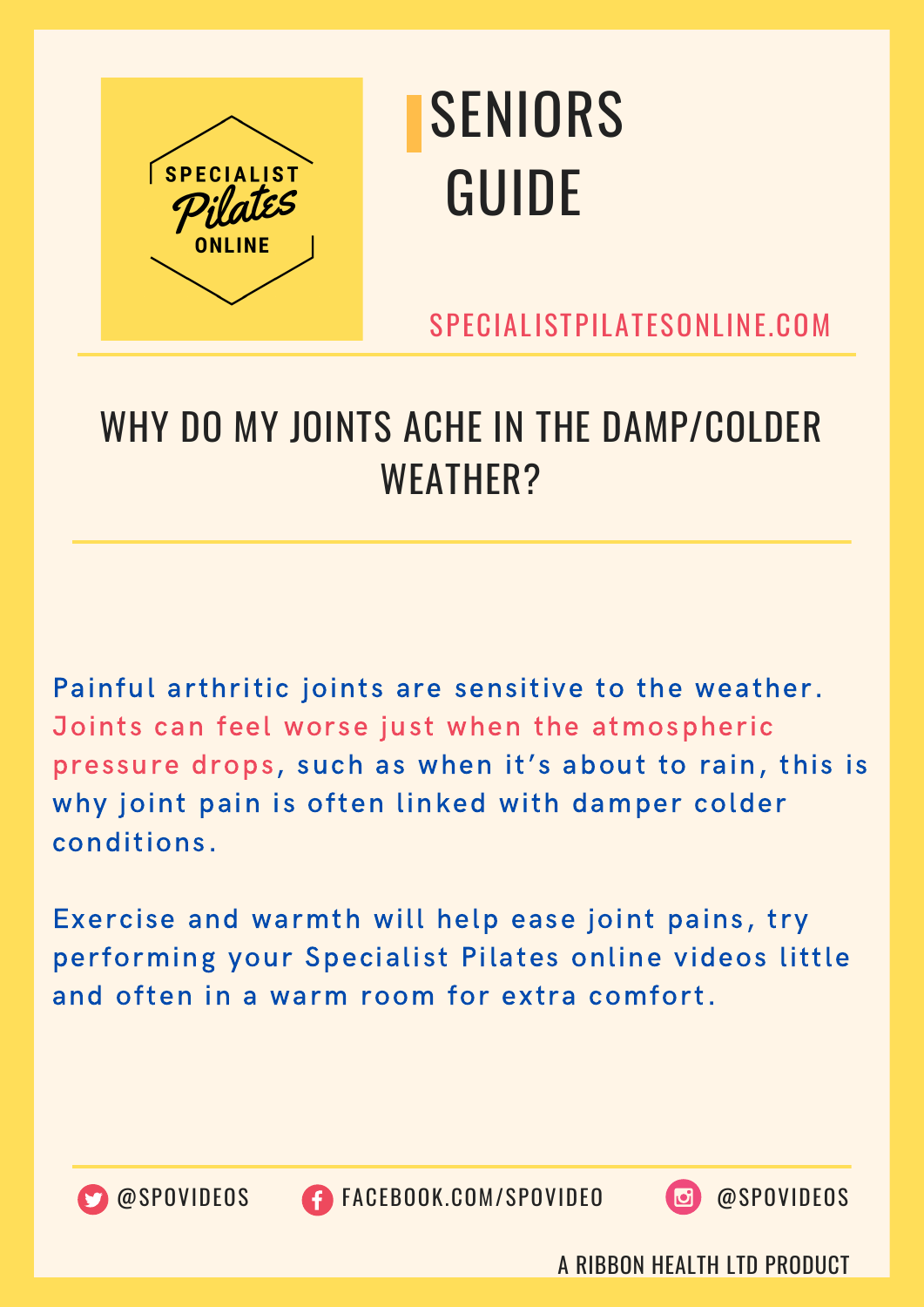

SPECIALISTPILATESONLINE.COM

### ARE YOU GETTING UP MORE FREQUENTLY TO GO TO THE TOILET AT NIGHT?

It is common for people aged over 60 years to experience urinary incontinence or frequency problems, but this doesn't mean you have to live with it.

One reason this can happen is not regularly training your pelvic floor muscles, whether you are male or female, as they will naturally weaken over time if you do not train them. Our videos help to retrain your pelvic floor muscles effectively and efficiently.

It is also advisable to check with your GP as to reasons why you might be experiencing urinary incontinence in case further investigations are also necessary.



@SPOVIDEOS FACEBOOK.COM/SPOVIDEO @SPOVIDEOS